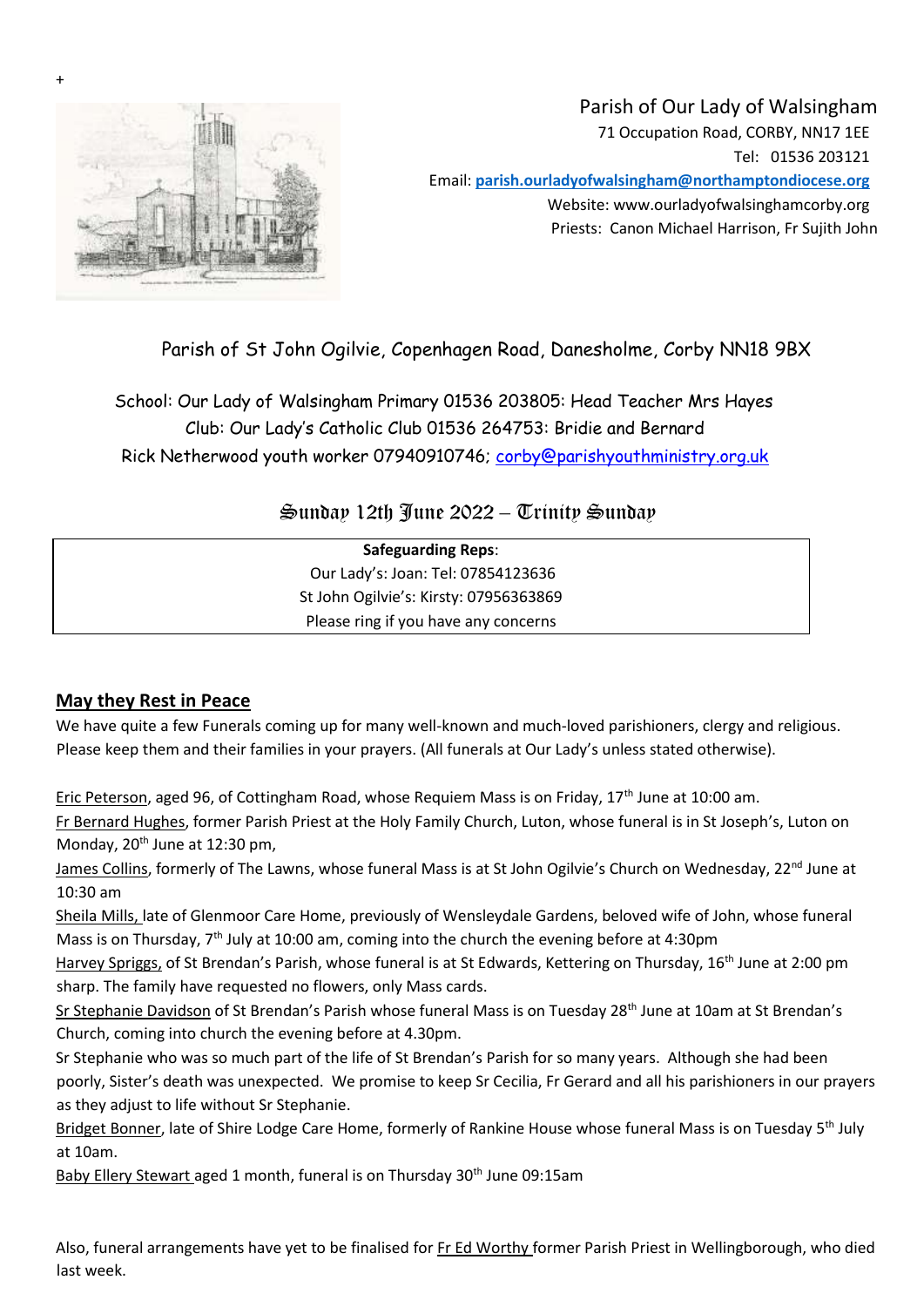We keep all the bereaved families in our prayers.

### **Baptisms**

Welcome to the family of God: Nate Henry Isaac and another little one, baptised this weekend. Blessings upon their families too.

### **Eight First Holy Communions This Weekend**

This week the big day has arrived for Allan, Jordan and Alex at the 06:30 pm Vigil Mass, for Dominicka at the 8.30am Mass and for Leon, Olivier, Kacper and another Allan on Sunday at the 10:00 am Mass.

Could all children receiving Holy Communion please arrive in church at least 15 minutes before the start of Mass for a short practice? A pew is reserved at the front for your family.

For next year we hope to revert to the pre-Covid arrangement of having one big day of celebration for First Holy Communion. Sadly, this will mean restricting the number of guests per child, and a less-personal celebration than we are currently seeing, but the big occasion does create a "buzz" the like of which cannot be experienced elsewhere. Meanwhile, our 2022 Sunday First Holy Communion Masses continue until 7th August, to accommodate the record number of children we have this year, almost 80. We thank God for each and every one of them.

**Holy Hour** for Euicharistic Ministers: 3:00 pm next Sunday. Live-streamed from our Northampton Cathedral via churchservices.tv

### **Rev Jithu James' Ordination**

Jithu was here on his long placement a couple of years ago and cordially invites everyone to attend his priestly ordination at the Cathedral (NN2 6AW) on Monday, 27<sup>th</sup> June at 11am. If you cannot make it in person, you can watch livestream.

### **Confirmation Candidates**

For those who are not at Our Lady's School, please see your email from Rick about a couple of extra sessions and a "Mini-Blaze" event. Also, please keep dropping your completed worksheets into the box after Mass. sdc.me.uk is the website, follow links to Confirmation worksheets.

#### **Confirmation Mass**

A reminder that our Mass of Confirmation is on Thursday, 7<sup>th</sup> July at 7:00 pm. The rehearsal for candidates, parents and sponsors is the previous Thursday,  $30<sup>th</sup>$  June at 6:00 pm. Rick has been in touch by email about the extra sessions for those not at Our Lady's school and about the Retreat Day.

**Fr Sujith** returns from his travels this Friday. We look forward to seeing him and to hearing all about his time in India visiting his Mum, his family and his confreres. Needless to say, we are glad to see him back as things have been rather busy around here.

**Second Collection** next week for "Day For Life".

#### **Lux Summer Camp**

For those at secondary school the summer camp is back. Alton Castle in July for the usual mix of faith, fun and friends. See NYMO website for details or see Rick our Youth Worker.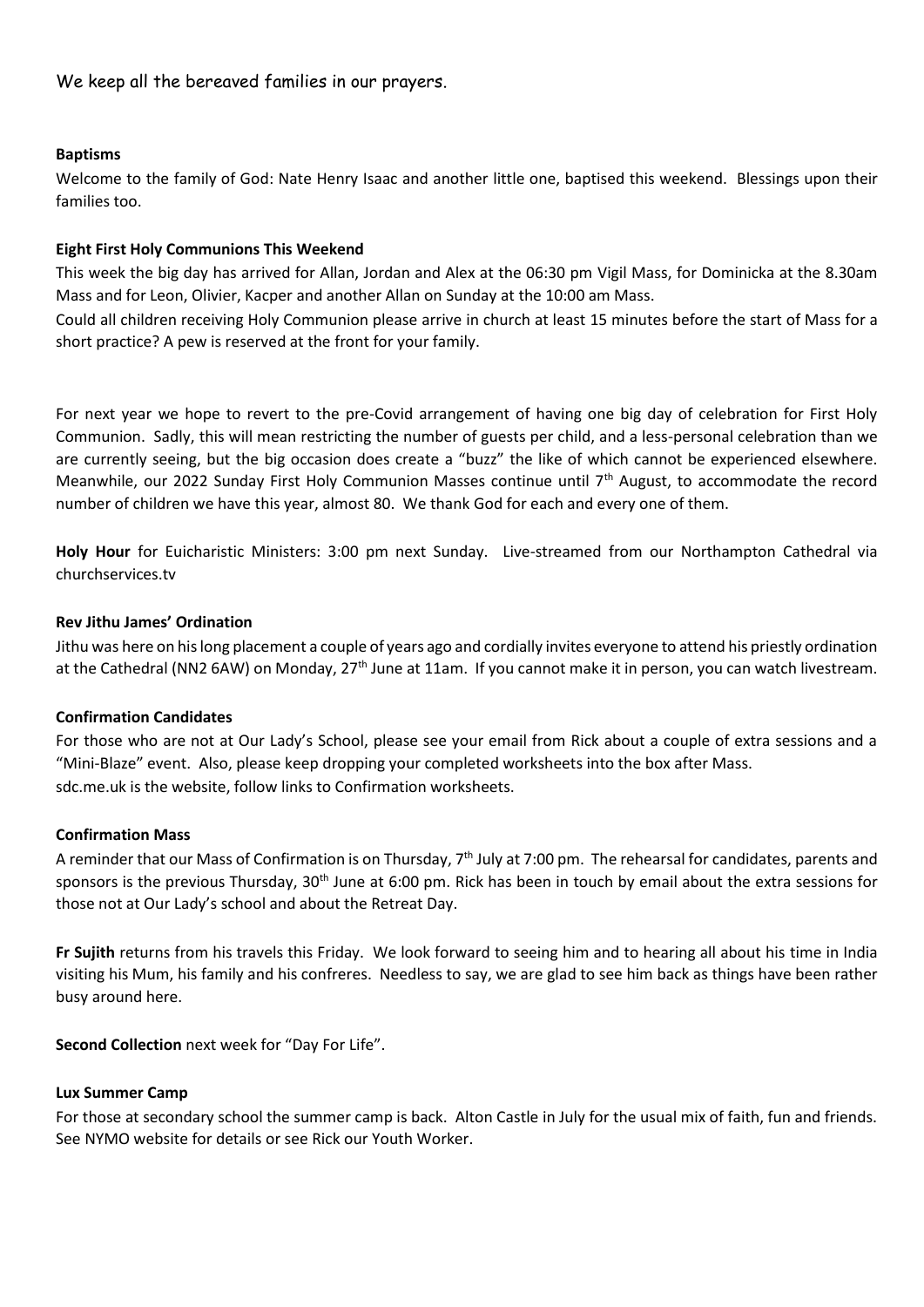### **Lunchtime Supervisors Required – Part-Time**

Our Lady of Walsingham Catholic Primary School are looking to appoint three individuals to join our team to look after the children during the lunchtime period. The ability to work as part of a team is essential and previous experience would be desirable, but not essential. In return, we can offer a strong supportive team ethos committed to continuous improvement as well as any relevant training.

Further information about the school can be viewed on the school website http://www.our ladys.co.uk or on the Trust website [www.olicatschools.org](http://www.olicatschools.org/)

If you would like a candidate pack and application please email or speak to Pauline Lawrie (Office Manager) [plawrie@olw.cor.olicatschools.org](mailto:plawrie@olw.cor.olicatschools.org) or telephone 01536 203805.

All completed applications should be sent t[o plawrie@olw.cor.olicatschools.org](mailto:plawrie@olw.cor.olicatschools.org)

## **Repository**

`

Our shops at the back of both churches have items for Baptism, First Holy Communion and Confirmation. If you have a youngster receiving a Sacrament at this time, please take a look. Plus birthday cards, sympathy cards etc etc.

## **St Vincent de Paul**

The SVP have many items of good quality furniture including beds, wardrobes, carpets, sofas and washing machines. If you or somebody you know is in need of any household items, please contact the parish office on 01536 203121 and speak with Maggie on behalf of the SVP to discuss further details.

Welcome Back to Mass.

We hope that you have now returned to Mass after the Pandemic. The Sunday obligation has now been reinstated. Viewing Mass online is not sufficient, your physical presence in church is requested.

In most ways we are back to pre-Covid 'normal', although I think it will be some time until we reintroduce the Chalice for Holy Communion of the Precious Blood and we will continue the sign of peace with a reverent bow rather than a handshake. Hand sanitiser is highly recommended and face coverings remain voluntary although highly encouraged.